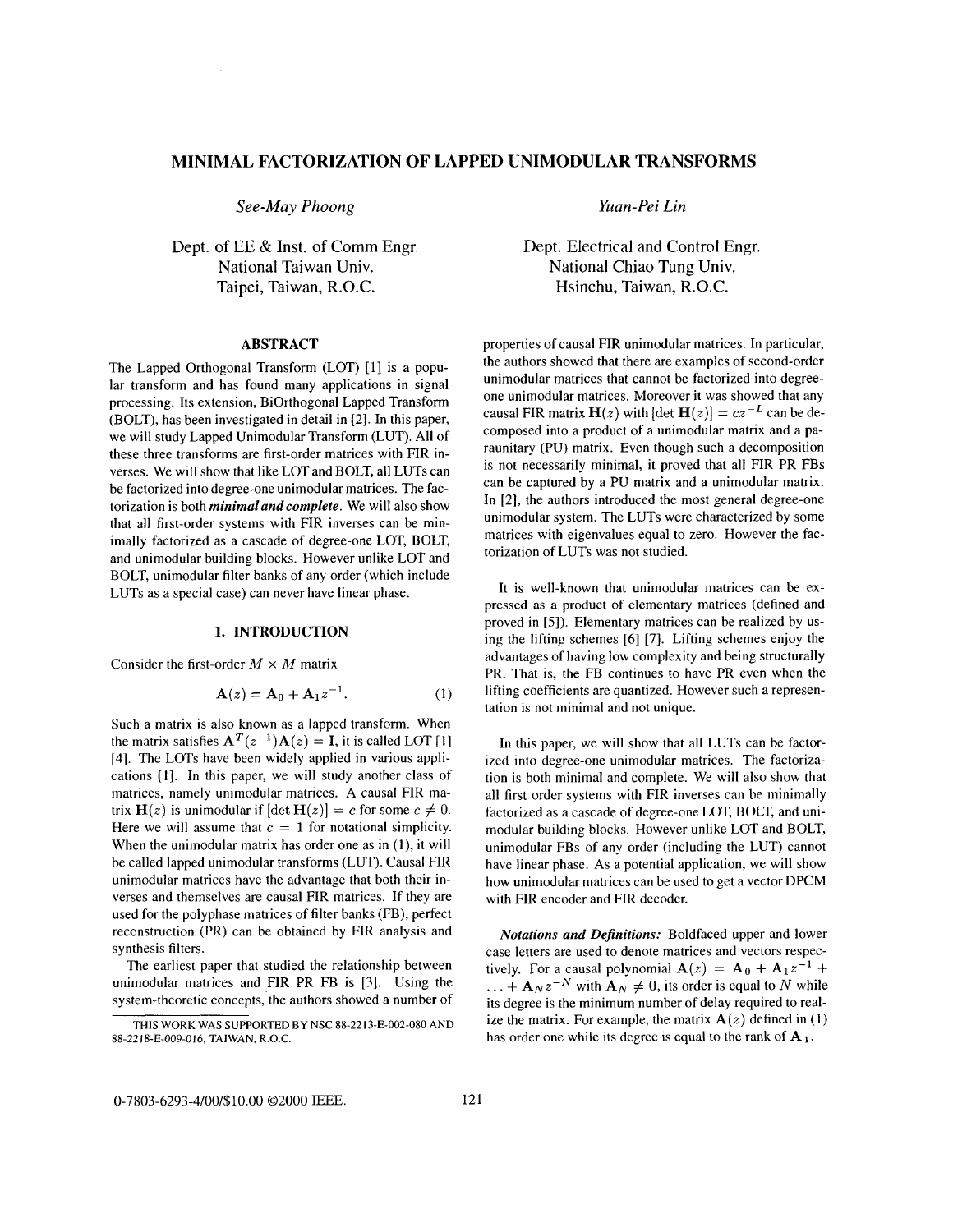### **2. SOME PROPERTIES OF LUT**

In this section, we will derive some properties of LUT that will be useful for the derivation of its factorization.

*Fact:* Let  $A(z) = A_0 + A_1 z^{-1} + ... + A_N z^{-N}$  with  $\mathbf{A}_N \neq \mathbf{0}$  be unimodular. Then we have (i)  $\mathbf{A}_N$  is singular; (ii)  $A_0$  is nonsingular.

*Proof:* Suppose  $A^{-1}(z) = B_0 + B_1 z^{-1} + \ldots + B_K z^{-K}$ , with  $B_K \neq 0$ . By simple multiplication, we have  $\mathbf{A}_N \mathbf{B}_K = \mathbf{0}$  and  $\mathbf{A}_0 \mathbf{B}_0 = \mathbf{I}$ . This proves that  $\mathbf{A}_N$  is singular and  $A_0$  is nonsingular.

When the matrix  $A(z) = A_0 + A_1 z^{-1}$  is an LUT, then  $A_0$  is nonsingular while  $A_1$  is singular. We can always rewrite an LUT as

$$
\mathbf{A}(z) = \mathbf{A}_0(\mathbf{I} + \mathbf{P}z^{-1}),
$$

for some singular matrix **P** and some nonsingular matrix  $A_0$ . In the rest of the paper, we will focus on  $(I + Pz^{-1})$ . *Linear Phase Unimodular Filter Banks?* **A** filter bank has linear phase if and only if its polyphase matrix  $E(z) =$  $\sum_{i=0}^{N} \mathbf{E}_{i} z^{-i}$  possesses the symmetry property:

$$
\mathbf{E}_{N-i}=\mathbf{E}_{i}\mathbf{D},
$$

where **D** is the anti-diagonal matrix:

$$
\mathbf{D} = \begin{pmatrix} 0 & \dots & 0 & \pm 1 \\ 0 & \dots & \pm 1 & 0 \\ \vdots & \ddots & \vdots & \vdots \\ \pm 1 & 0 & \dots & 0 \end{pmatrix}.
$$

These equations imply that the ranks of  $\mathbf{E}_N$  and  $\mathbf{E}_0$  are the same. This contradicts fact that for an unimodular FB, **Eo**  is nonsingular and  $\mathbf{E}_N$  is singular. Therefore, we conclude that *unimodular filter banks can never have linear phase.* 

**Theorem 1** An  $M \times M$  matrix of the form  $(I + Pz^{-1})$  is *unimodular if and only if*  $P^M = 0$ *. Moreover if K is the smallest number such that*  $P^{K} = 0$ , *then its inverse is given by* 

$$
\mathbf{I} + (-\mathbf{P})z^{-1} + (-\mathbf{P})^2z^{-2} + \ldots + (-\mathbf{P})^{K-1}z^{-K+1}.
$$

*Proof:* Suppose that  $(I + Pz^{-1})$  is unimodular. Then there exists a causal FIR matrix  $\mathbf{B}(z) = \sum_{i=0}^{L} \mathbf{B}_i z^{-i}$  such that

$$
(I + Pz^{-1})(B_0 + B_1z^{-1} + ... + B_Lz^{-L}) = I.
$$

After carrying out some algebraic calculation, we get  $P^{L+1} = 0$ , and  $B_i = (-P)^i$  for  $i = 0, 1, ..., L$ . On the other hand, if  $\mathbf{P}^M \neq \mathbf{0}$ , then from matrix theory we know that  $P^i \neq 0$  for all finite *i*. Therefore if  $P^M \neq 0$ , there does not exist any FIR inverse.

One immediate consequence of the theorem is that the inverse of an LUT has an order of at most  $(M - 1)$ . Using the Schur's unitary triangularization theorem *[5],* we can always write  $P = T \Delta T^{\dagger}$ , for some unitary matrix T and some lower triangular matrix  $\triangle$ . The diagonal elements  $[\triangle]_{ii}$  are the eigenvalues of **P**. Since  $\triangle^{M} = 0$  if and only if all of these eigenvalues are zero, we have proved:

*Corollary 1: An*  $M \times M$  *matrix*  $(I + Pz^{-1})$  *is unimodular ifand only if all eigenvalues of* **P** *are zero.* 

*Remark:* In [2], the authors consider first order degree- $\rho$ matrices of the form  $I - UV^{\dagger} + UV^{\dagger}z^{-1}$ , where U and V are  $M \times \rho$  matrices. It is shown that such a matrix is unimodular if and only if  $V^{\dagger}U$  has all the eigenvalues equal to zero.

## **3. FACTORIZATION OF LUT**

We will first derive the most general degree-one unimodular matrix and then show that all LUTs can be factorized into these building blocks. From previous section, we know  $A(z) = A_0 + A_1 z^{-1}$  can always be written as  $A_0[I + Pz^{-1}]$ .  $A(z)$  has degree one if and only if **P** has rank one. Since **P** has rank one,  $P = uv^{\dagger}$  for some nonzero vectors **u** and **v**. From Theorem 1, we know that  $[I + Pz^{-1}]$ is unimodular if and only if  $P^M = 0$ . Using the fact that  $\mathbf{P}^{M} = (\mathbf{v}^{\dagger} \mathbf{u})^{M-1} \cdot \mathbf{u} \mathbf{v}^{\dagger}$ , we conclude that  $\mathbf{v}^{\dagger} \mathbf{u} = 0$ . Hence the most general degree-one unimodular matrix is a cascade of a nonsingular matrix  $A_0$  and a building block  $D(z)$  of the form:

$$
\mathbf{D}(z) = \mathbf{I} + \mathbf{u}\mathbf{v}^{\dagger}z^{-1}, \quad \mathbf{v}^{\dagger}\mathbf{u} = 0. \tag{2}
$$

Its inverse is given by  $D^{-1}(z) = D(-z) = I - uv^{\dagger}z^{-1}$ , which is also a degree-one unimodular system. Using  $D(z)$ as a building block, we are now ready to show the factorization of LUTs.

**Theorem 2** *The*  $M \times M$  *matrix*  $A(z) = A_0 + A_1 z^{-1}$  *is a degree-p LUT if and only if it can be expressed as* 

$$
\mathbf{A}(z) = \mathbf{A}_0 \mathbf{D}_0(z) \mathbf{D}_1(z) \dots \mathbf{D}_{\rho-1}(z), \quad (3)
$$

*where*  $D_i(z) = I + u_i v_i^{\dagger} z^{-1}$  *and*  $A_0$  *is nonsingular.* The vectors  $\mathbf{u}_i$  and  $\mathbf{v}_i$  are such that (i) both  $\mathbf{U} =$  $[\mathbf{u}_0 \ \mathbf{u}_1 \ \ldots \ \mathbf{u}_{p-1}]$  and  $\mathbf{V} = [\mathbf{v}_0 \ \mathbf{v}_1 \ \ldots \ \mathbf{v}_{p-1}]$  have full *rank: (ii) their product satisfies (here* 'x ' *denotes the don'tcare term):* 

$$
\mathbf{V}^{\dagger}\mathbf{U} = \begin{pmatrix} 0 & 0 & 0 & \dots & 0 \\ x & 0 & 0 & \dots & 0 \\ x & x & 0 & \dots & 0 \\ \vdots & \vdots & \vdots & \ddots & \vdots \\ x & x & x & \dots & 0 \end{pmatrix} .
$$
 (4)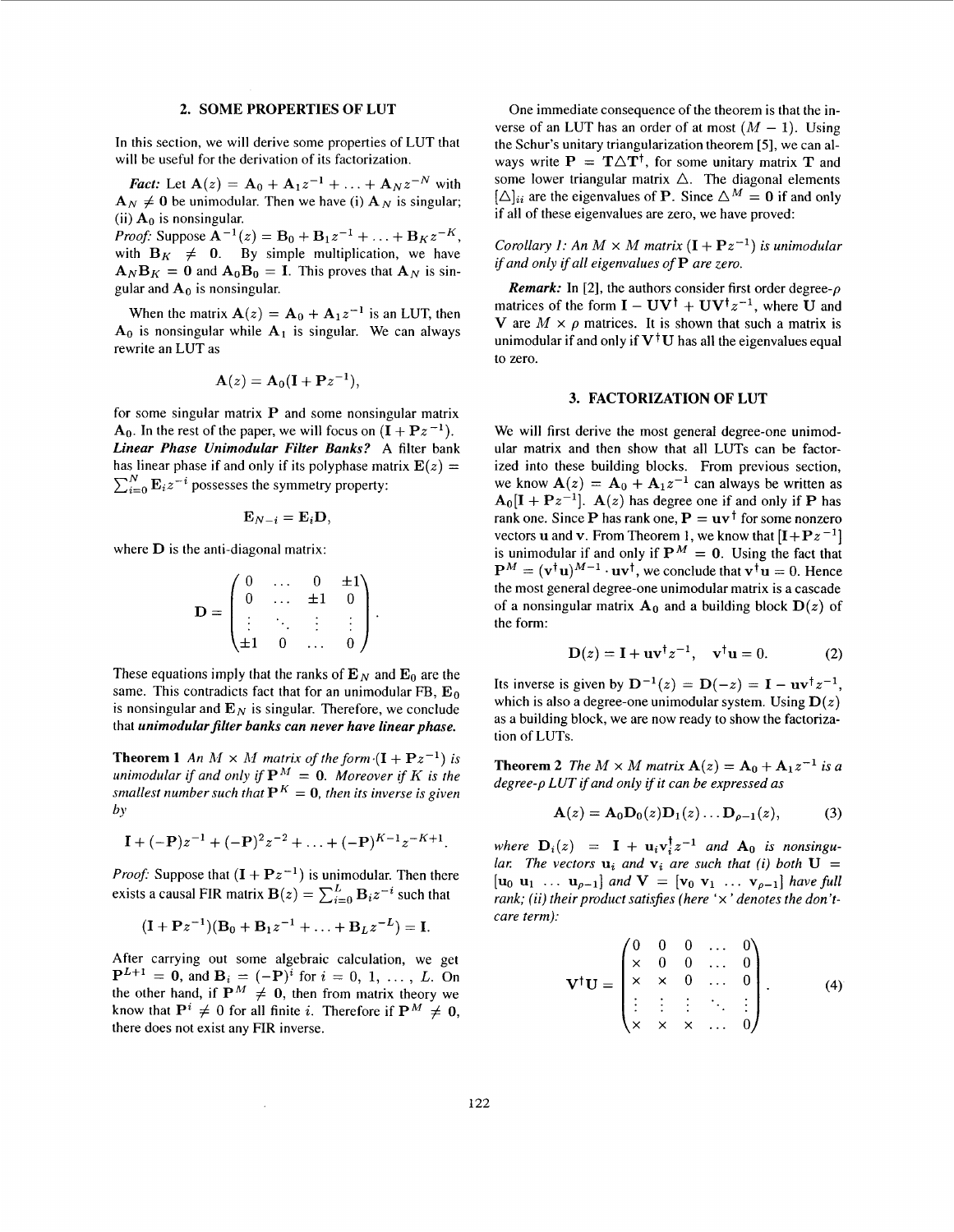*Proof:* If  $A(z)$  can be expressed as the product in (3) and (4), it is not difficult to verify that it is a degree- $\rho$  LUT. Suppose that  $A(z)$  is a LUT, then it can be rewritten as  $A(z) = A_0 P(z)$ , where  $P(z) = [I + Pz^{-1}]$ . As  $A(z)$ has degree  $\rho$ , rank of **P** is also  $\rho$ . So there exist  $M \times \rho$  matrices  $\widetilde{U}$  and  $\widetilde{V}$  such that  $P = \widetilde{U}\widetilde{V}^{\dagger}$ . From Corollary 1, we know that **P** has all the eigenvalues equal to zero. Therefore the  $\rho \times \rho$  matrix  $\tilde{V}^{\dagger} \tilde{U}$  has all the eigenvalues equal to zero (since any nonzero eigenvalue of **AB** is also an eigenvalue of **BA.)** Using Schur's unitary triangularization theorem, we can find a  $\rho \times \rho$  unitary matrix **T** such that

$$
\mathbf{T}^{\dagger} \widetilde{\mathbf{V}}^{\dagger} \widetilde{\mathbf{U}} \mathbf{T} = \triangle,
$$

for some lower triangular matrix  $\triangle$  with all the diagonal elements equal to zero. Letting  $U = \tilde{U}T$  and  $V = \tilde{V}T$ , one can verify that

$$
\begin{aligned} \mathbf{I} + \mathbf{P}z^{-1} \\ = \mathbf{I} + \widetilde{\mathbf{U}}\widetilde{\mathbf{V}}^{\dagger} \\ = \mathbf{I} + \mathbf{U}\mathbf{V}^{\dagger} \\ = \left[\mathbf{I} + \mathbf{u}_0 \mathbf{v}_0^{\dagger} z^{-1}\right] \dots \left[\mathbf{I} + \mathbf{u}_{\rho-1} \mathbf{v}_{\rho-1}^{\dagger} z^{-1}\right], \end{aligned}
$$

where the vectors  $\mathbf{u}_i$  and  $\mathbf{v}_i$  are obtained from  $\mathbf{U} =$  $(\mathbf{u}_0 \quad \mathbf{u}_1 \quad \dots \quad \mathbf{u}_{\rho-1})$  and  $\mathbf{V} = (\mathbf{v}_0 \quad \mathbf{v}_1 \quad \dots \quad \mathbf{v}_{\rho-1}).$ Note that the number of degree-one building blocks in the factorization (3) is equal to  $\rho$ , the degree of the LUT. Hence such a factorization is minimal.

*A note on the degree of cascasde of unimodular* **sys***tems:* It is well known if we cascade two causal PU matrices of degree  $\rho_1$  and  $\rho_2$ , the resulting system is a causal PU system with degree  $\rho_1 + \rho_2$ . The same is true for the class of CAusal Fir matrix with AntiCAusal Fir Inverse (CAFA-CAFI) [2]. For unimodular matrices, this is no longer true. For example, if we cascade two degree-one unimodular system, namely  $\mathbf{D}(z)$  as in (2) and  $\mathbf{D}(-z)$ , the resulting system is the identity matrix which has a degree of zero! Therefore cascading more unimodular systems does not always result in an unimodular system with a higher degree. However in the LUT case, the degree-one system  $\mathbf{D}_i(z)$  in (3) cannot cancel each other, since if they do, the cascade system will have a degree smaller than *p.* 

*Degrees of freedom:* Any  $M \times M$  degree- $\rho$  LUT system is characterized by (3). The constant matrix  $A_0$  has  $M^2$ elements, and the  $2\rho$  vectors  $\mathbf{u}_i$  and  $\mathbf{v}_i$  have  $2M\rho$  elements, but there are  $0.5\rho(\rho + 1)$  constraints in (4). Therefore the degrees of freedom are given by  $M^2 + 2M\rho - 0.5\rho(\rho + 1)$ .

*A unfactorizable unimodular matrix:* Though all first order unimodular matrices (LUTs) are factorizable, there are unfactorizable unimodular matrices with order greater than one. One of such examples is

$$
\mathbf{G}(z) = \mathbf{I} + \mathbf{a} \mathbf{b}^{\dagger} z^{-L},
$$

where  $\mathbf{b}^{\dagger} \mathbf{a} = 0$  and  $L > 2$ . One can verify that  $\mathbf{G}(z)$ is unimodular and its inverse is given by  $I - ab^{\dagger}z^{-L}$ . Its degree is equal to *L.* In fact we can show that we are not able to extract any degree-one unimodular building block from  $G(z)$ . To see this, suppose that we can extract one  $D(z)$  from the right hand side. Then  $G(z) = B(z)D(z)$ , where  $B(z)$  is a causal unimodular matrix with degree  $L-1$ . Letting  $B(z) = I + B_1 z^{-1} + \ldots + B_{L-1} z^{-L+1}$  and carrying out the multiplication, we find that

$$
\mathbf{G}(z) = \mathbf{B}(z)\mathbf{D}(z)
$$
  
=  $\mathbf{I} + \dots + (\mathbf{B}_{L-1} + \mathbf{B}_{L-2}\mathbf{u}\mathbf{v}^{\dagger})z^{-L+1} + \mathbf{B}_{L-1}\mathbf{u}\mathbf{v}^{\dagger}z^{-L}.$ 

Comparing the coefficients of the  $z^{-L+1}$  and  $z^{-L}$  terms, we get

$$
\mathbf{B}_{L-1} + \mathbf{B}_{L-2}\mathbf{u}\mathbf{v}^{\dagger} = \mathbf{0}
$$

$$
\mathbf{B}_{L-1}\mathbf{u}\mathbf{v}^{\dagger} = \mathbf{a}\mathbf{b}^{\dagger} \neq \mathbf{0}.
$$

Multiplying **U** to the right of the first expression, we get  **as**  $**v**<sup>†</sup>**u** = 0$ **. This implies that**  $**ab**<sup>†</sup> = **0**$ **, a con**tradiction! Similarly, we can show that we cannot extract any degree-one block from the left hand side of  $G(z)$ .

*A different characterization of LUE* In [2], a different degree-one unimodular system is introduced. It has the form

$$
\widehat{\mathbf{D}}(z) = \mathbf{I} - \mathbf{u}\mathbf{v}^{\dagger} + \mathbf{u}\mathbf{v}^{\dagger}z^{-1}, \quad \mathbf{v}^{\dagger}\mathbf{u} = 0.
$$

Comparing  $\hat{\mathbf{D}}(z)$  with  $\mathbf{D}(z)$  in (2), one can verify that  $\hat{\mathbf{D}}(z) = (\mathbf{I} - \mathbf{u}\mathbf{v}^{\dagger})\mathbf{D}(z)$ . In [2], it is shown that the firstorder system  $I - UV^{\dagger} + UV^{\dagger}z^{-1}$  is unimodular if and only if the  $\rho \times \rho$  matrix  $V^{\dagger}U$  has all the eigenvalues equal to zero. Using an approach similar to the proof of Theorem 2, one can also factorize LUTs into  $\hat{\mathbf{D}}(z)$ . It is not difficult to show that  $\mathbf{A}(z) = \mathbf{A}_0 + \mathbf{A}_1 z^{-1}$  is a degree- $\rho$  LUT if and only if

$$
\mathbf{A}(z) = \mathbf{A}(1)\widehat{\mathbf{D}}_0(z)\widehat{\mathbf{D}}_1(z)\ldots \widehat{\mathbf{D}}_{\rho-1}(z),
$$

where  $\widehat{\mathbf{D}}_k(z) = \mathbf{I} - \mathbf{u}_k \mathbf{v}_k^{\dagger} + \mathbf{u}_k \mathbf{v}_k^{\dagger} z^{-1}$ , and the vectors  $\mathbf{u}_k$ and  $v_k$  satisfy (4).

## **4. LOT, BOLT, AND LUT**

In this section, we will compare three classes of first-order systems, namely Lapped Orthogonal Transform (LOT) [I] [4], BiOrthogonal Lapped Transform (BOLT) [2] and Lapped Unimodular Transform (LUT). All of these transforms are first order matrices with FIR inverses. They can respectively be factorized into the following three different degree-one building blocks:

$$
\mathbf{B}_k(z) = \mathbf{I} - \mathbf{v}_k \mathbf{v}_k^{\dagger} + \mathbf{v}_k \mathbf{v}_k^{\dagger} z^{-1}, \qquad \mathbf{v}_k^{\dagger} \mathbf{v}_k = 1; \n\mathbf{C}_k(z) = \mathbf{I} - \mathbf{u}_k \mathbf{v}_k^{\dagger} + \mathbf{u}_k \mathbf{v}_k^{\dagger} z^{-1}, \qquad \mathbf{u}_k^{\dagger} \mathbf{v}_k = 1; \n\mathbf{D}_k(z) = \mathbf{I} - \mathbf{u}_k \mathbf{v}_k^{\dagger} + \mathbf{u}_k \mathbf{v}_k^{\dagger} z^{-1}, \qquad \mathbf{u}_k^{\dagger} \mathbf{v}_k = 0.
$$